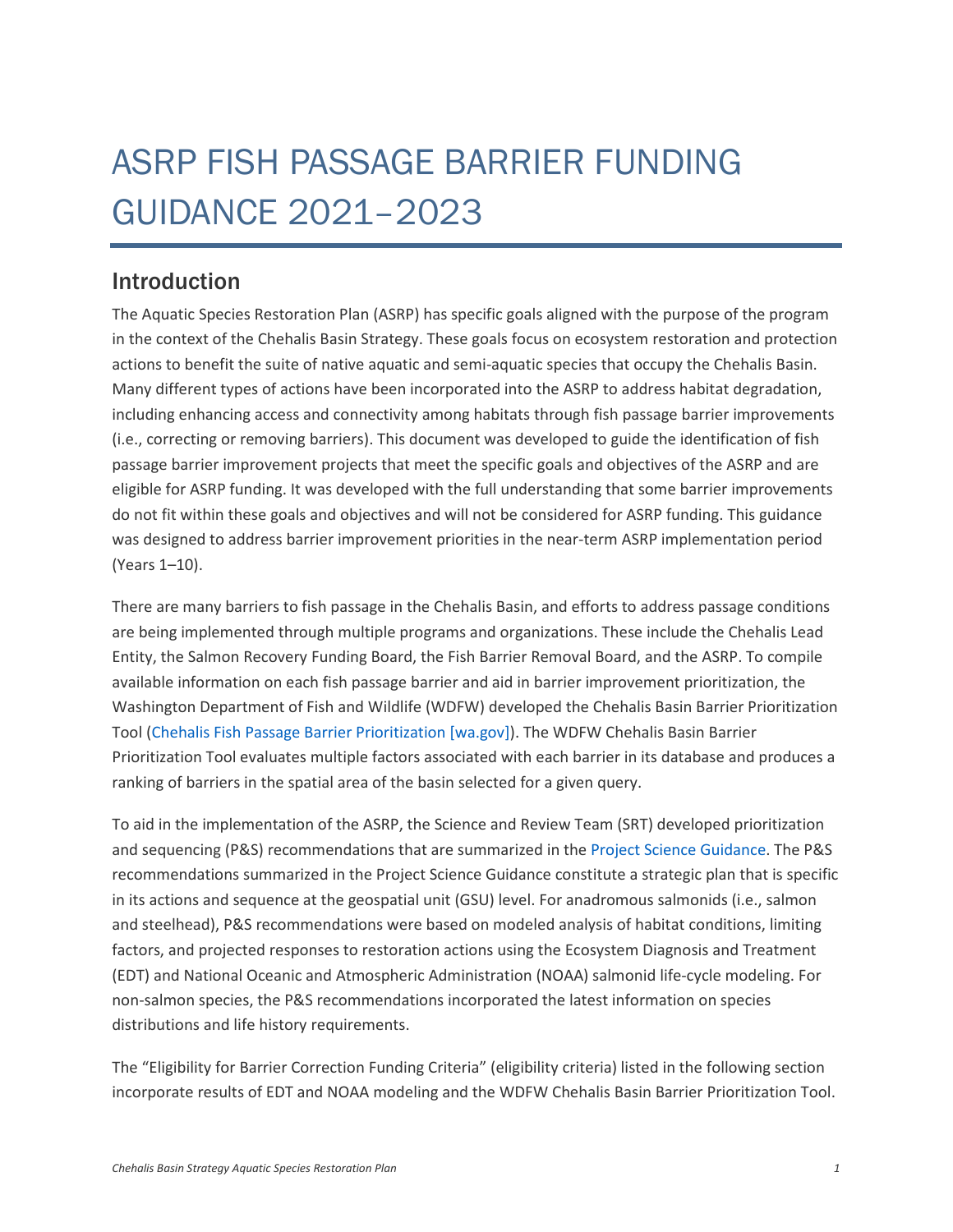Together these provide the best available information on barrier improvement priorities for salmon and steelhead in the basin that meet ASRP goals and objectives. The eligibility criteria are designed to ensure that barriers selected for funding under the ASRP are in priority GSUs targeted for restoration, and where obstructions have been identified as a key limiting factor to fish productivity and abundance in the GSU based on EDT modeling. Thus, the first eligibility criterion ensures that barrier improvement priorities are consistent with the P&S recommendations. Once a project meets the first criterion, the second eligibility criterion is based on the more detailed and site-specific information in the WDFW Chehalis Basin Barrier Prioritization Tool to select the most significant barriers for improvement. The third eligibility criterion is meant to ensure that landowner willingness has been obtained prior to funding improvements to a selected barrier.

## Eligibility for Barrier Correction Funding Criteria

To be eligible for funding under the ASRP in the near-term implementation period, a barrier selected for improvement must meet all of the following criteria:

- 1. The barrier is within a priority GSU in the near-term implementation period as defined in the P&S recommendations **and** under the "EDT Limiting Factors" listed in the Project Science Guidance, "obstructions" are identified as a key limiting factor, and
- 2. The barrier is in the top 33% of a basin-wide prioritization based on the WDFW Chehalis Basin Barrier Prioritization Tool, and
- 3. Landowner permission has been obtained.

## Additional Factors

Additional factors for prioritizing barrier improvements were also developed. Ecosystem restoration and protection actions through the ASRP are designed to benefit all native aquatic and semi-aquatic species. The EDT and NOAA models and the WDFW Chehalis Basin Barrier Prioritization Tool are based on the needs of anadromous salmonids and do not address other species (non-salmonid fishes, amphibians, mussels, or other species). In developing the P&S recommendations, the SRT used the best available information to identify priority GSUs for selected amphibian species and highlight where barriers may be a particular limiting factor for certain species. Using this and similar information, it may be possible for project sponsors to identify barriers that limit life-cycle connectivity or distribution ranges of other species. Based on the additional factors listed in this section, a barrier improvement that is eligible for ASRP funding based on the eligibility criteria listed in the previous section would be viewed as having a higher priority if information is available indicating that improving the barrier also benefits other species.

The following additional factors should be used to prioritize among barriers meeting the eligibility criteria listed in the previous section under the ASRP:

1. Improving a barrier will provide benefits for multiple species. A key assumption of the ASRP is that correcting passage conditions at barriers for salmon and steelhead will also benefit other